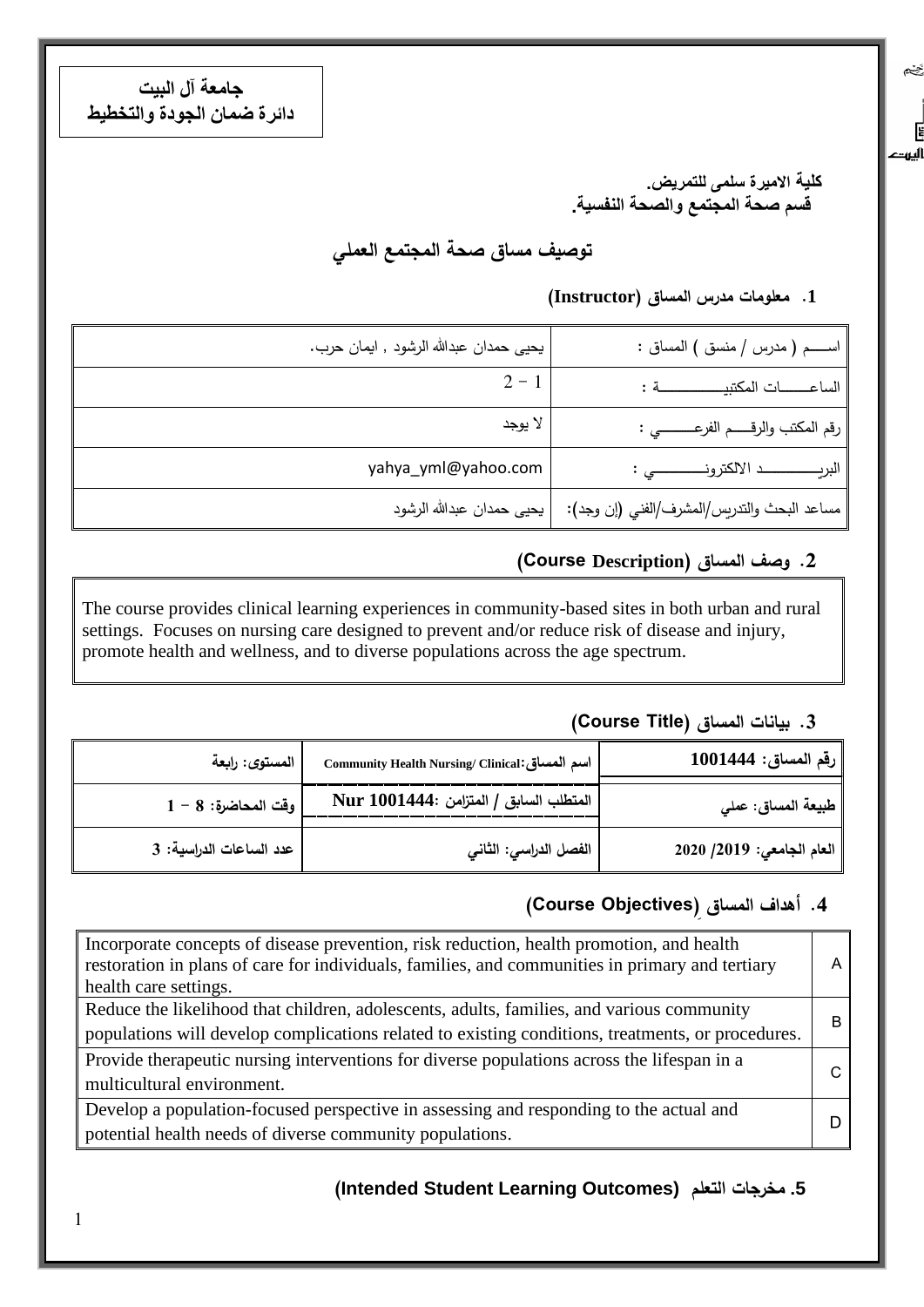**)المعرفة والمهارات والكفايات(**

يفترض بالطالب بعد دراسته لهذا المساق أن يكون قادرا على:

- 1. Use effective communication in providing nursing care to community population.
- 2. Apply research findings to the nursing care of community populations.
- 3. Apply knowledge of legal/ethical issues relevant to community populations.
- 4. Identify health policies related to care of community populations.

# **األسبوع الموضـــــوع Orientation**الأول **Health Center** الثاني **School Health** الثالث **School Health** الرابع **Health Center ( Home Visit )** الخامس **Health Center ( Home Visit )** السادس **Health Center ( Home Visit )** السابع **Health Center ( Home Visit )** الثامن **Group Project** التاسع **Health Center ( Home Visit )** العاشر الحادي عشر **Retardation Mental** الثاني عشر **Health Occupational** الثالث عشر **Exam Final**

### .5 **محتوى المساق)Content Course)**

.6 **استراتيجيات التعليم والتعلم وطرق التقويم**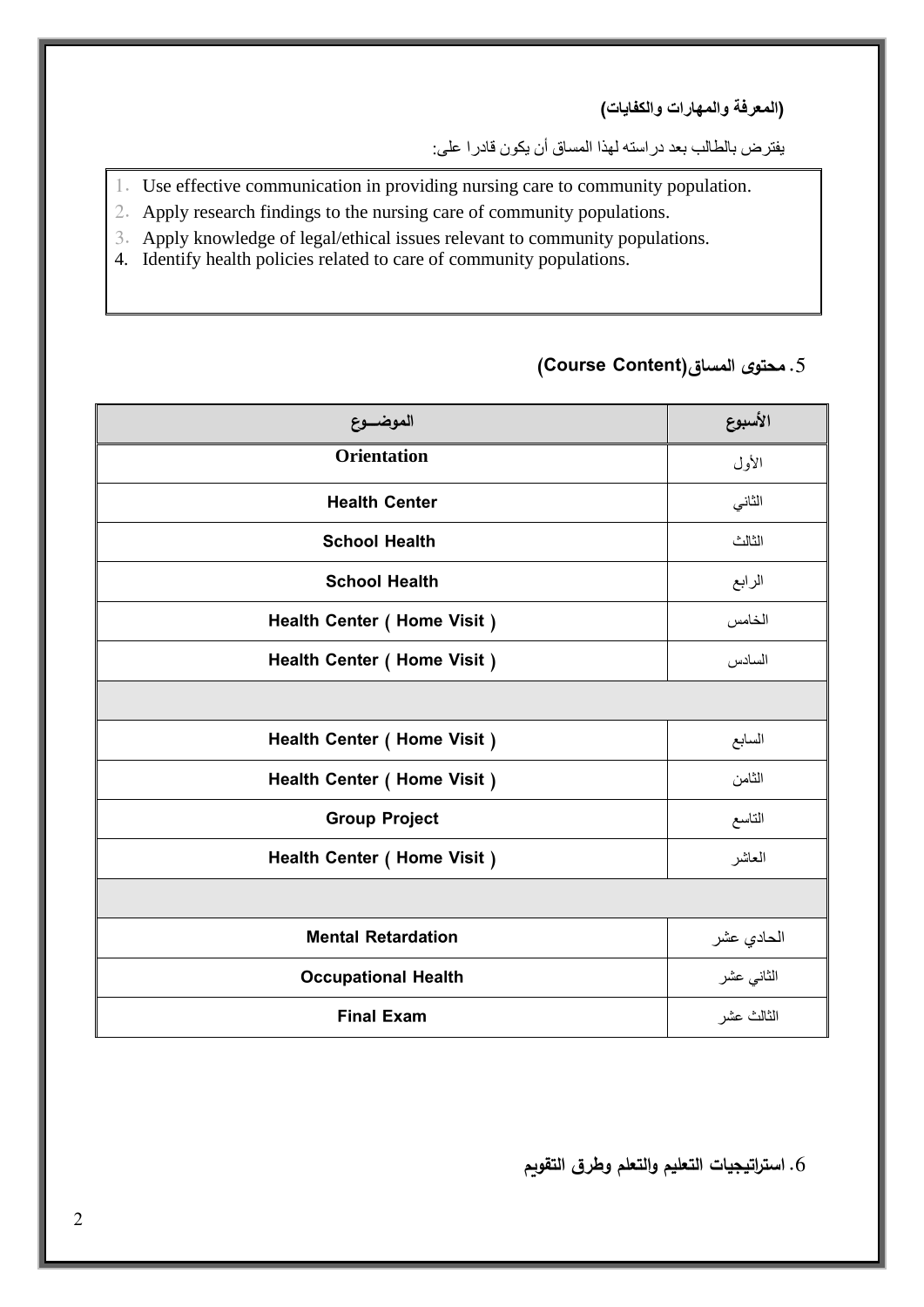| <b>نوع التقويم/القياس</b><br>(امتحا <i>ن/</i> عروض صفية/مناقشة/واجبات <b>)</b> | أنشطة التعلم                                            | استراتيجياتالتدربس                     | مخرجات التعلم                                                                                                 | ت              |
|--------------------------------------------------------------------------------|---------------------------------------------------------|----------------------------------------|---------------------------------------------------------------------------------------------------------------|----------------|
| Exams                                                                          | Attending multi-<br>disciplinary and<br>treatment team. | Direct<br>interaction<br>with patients | Manages safety<br>and comfort<br>principles                                                                   | $\mathbf{1}$   |
| Oral discussions                                                               | Assignments                                             | Individual and<br>group discussions    | Leads team of<br>nurses                                                                                       | $\overline{2}$ |
| <b>Seminars</b>                                                                | Activities with<br>patients.                            | Observing group<br>meeting             | Applies<br>therapeutic<br>communication<br>skills                                                             | $\overline{3}$ |
| Assignments                                                                    |                                                         | Audio visual<br>aids.                  | collaborate, and<br>cooperate to<br>establishes<br>effective<br>professional<br>relationship with<br>patients | $\overline{4}$ |
|                                                                                |                                                         |                                        | Collaborate with<br>health team<br>members,<br>college, and<br>instructor.                                    | 5              |

### **)Teaching and learning Strategies and Evaluation Methods(**

## .7 **تقييم الطلبة )Assessment)**

| توزيع الدرجات لكل أسلوب | توقيت التقييم             | الأساليب المستخدمة                   |
|-------------------------|---------------------------|--------------------------------------|
|                         | خلال الفصل                | 1-أعمال الفصل: (تقرير ، وظائف، حضور) |
| 20                      | الأسبوع التاسع            | Group Project $-2$                   |
|                         | أسبوع الامتحانات النهائية | , 3–امتحان تحريري نهائي              |

### .8 **الكتاب المقرر )Book Text)**

| <b>Community Health Nursing</b>                | المرجع الرئيس            |
|------------------------------------------------|--------------------------|
| Spradley, W. Barbara and Allender A. Judith    | المؤلف                   |
| Philadelphia: Lippincot-Ravin                  | الناشر                   |
| 2010                                           | السنة                    |
| 7th ed                                         | الطبعة                   |
| ISBN-10: 0781744490<br>ISBN-13: 978-0781744492 | الموقع الالكتروني للمرجع |

.9 **المراجع اإلضافية )References()وتشمل الكتب والبحوث المنشورة في الدوريات او المواقع االلكترونية(**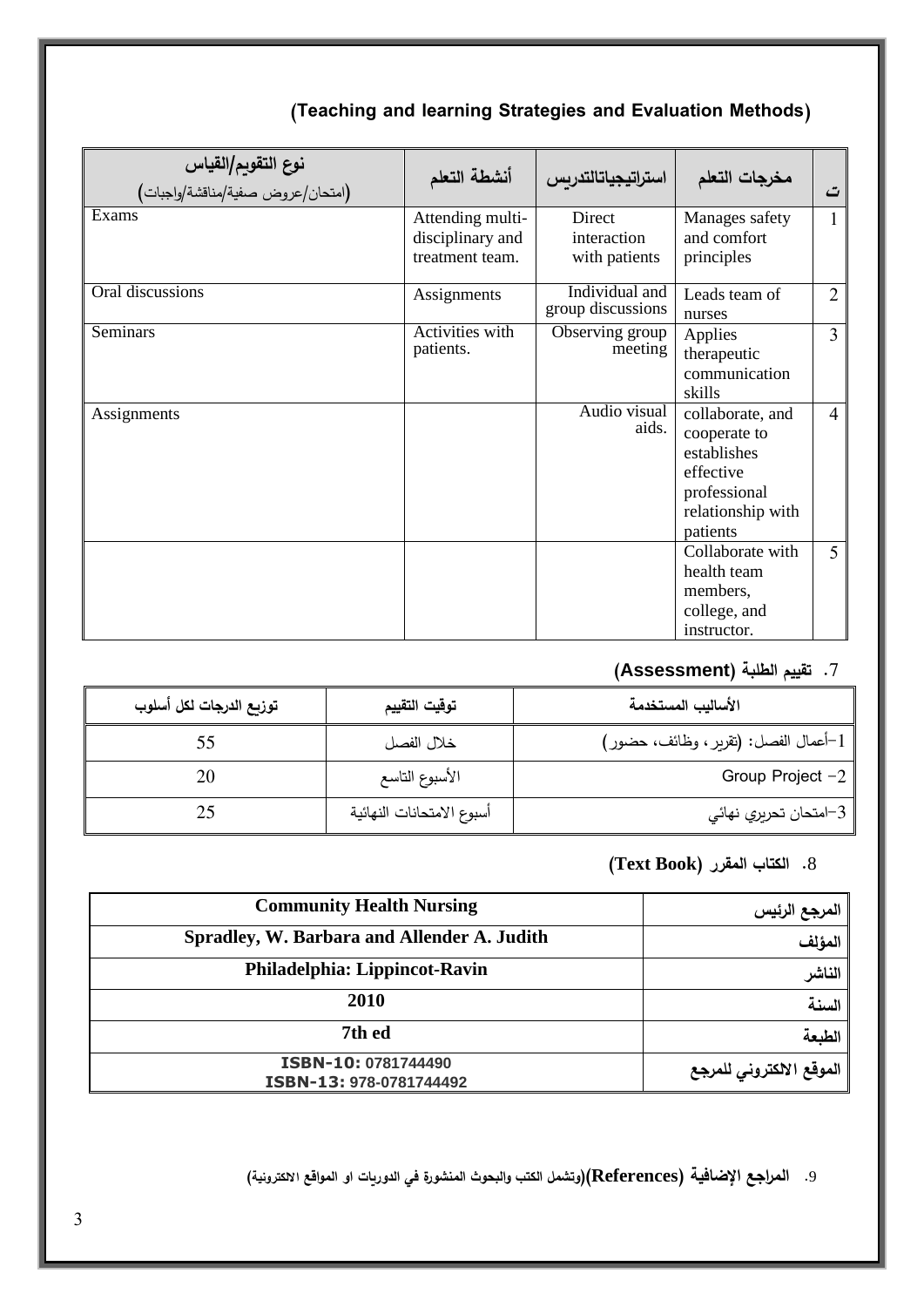| Clark, M. (2010). Community health nursing, advocacy to population health. (5 th<br>ed). Lippincott Williams & Wilkins. |  |
|-------------------------------------------------------------------------------------------------------------------------|--|
|                                                                                                                         |  |
|                                                                                                                         |  |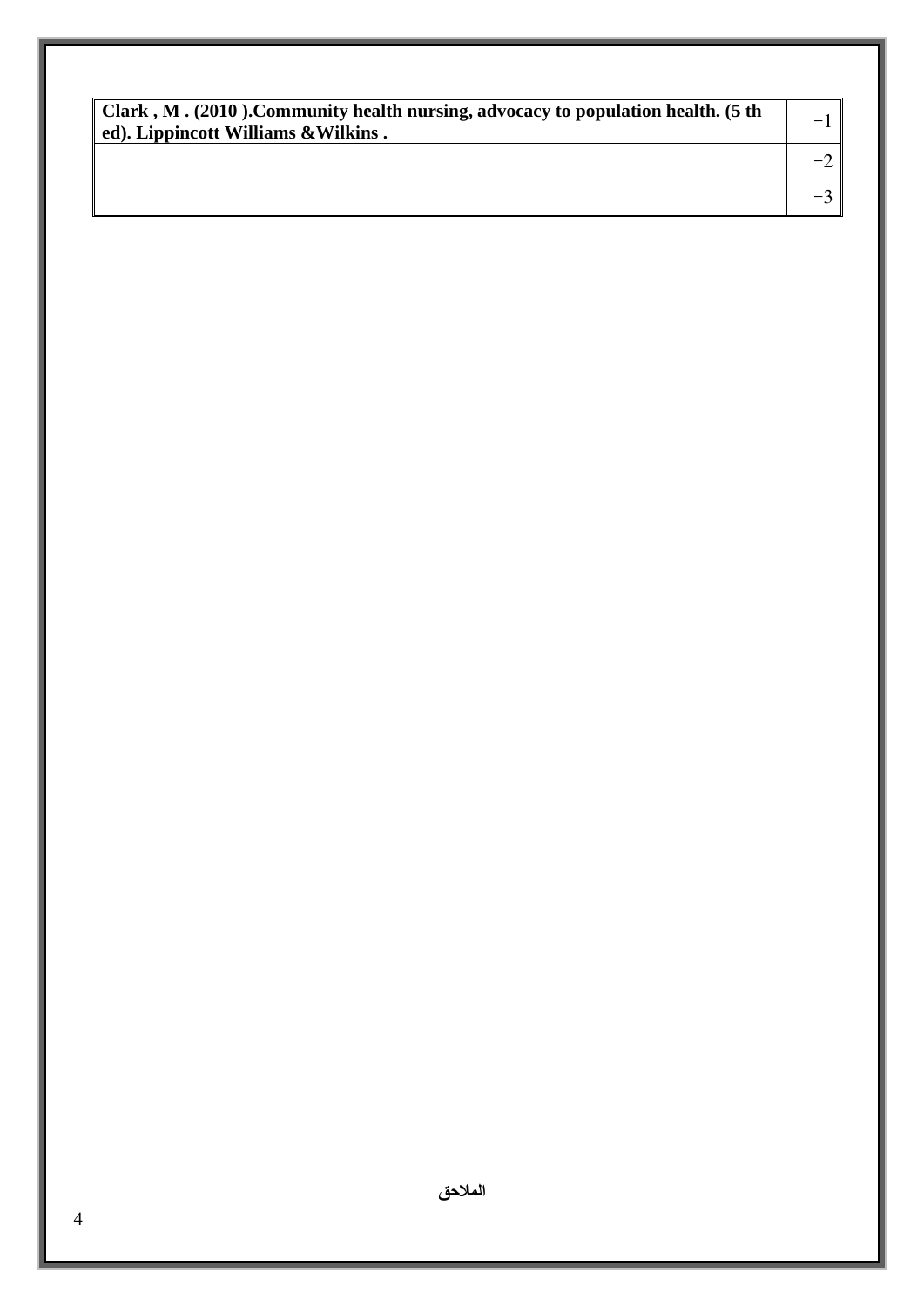### **Al al- Bayet university Community health nursing clinical Clinical evaluation criteria (10%)**

ID #: ( **Evaluation Student name**: \_\_\_\_\_\_\_\_\_\_\_\_\_\_\_\_\_\_\_\_\_\_\_\_\_\_

### **2 = satisfactory performance 1 = poor performance 4 = very good performance 3 = good performance**

) **grades: (1-5)**

| $1 - \text{post}$ performance |
|-------------------------------|
| $3 =$ good performance        |
| $5 =$ excellent performance   |

| No. | <b>Criteria Items</b>                                                                                                                                                                                                                                                                                                                                                                                                                                                                                                                                                                                                                                                                                                                         | Grade |  |  |
|-----|-----------------------------------------------------------------------------------------------------------------------------------------------------------------------------------------------------------------------------------------------------------------------------------------------------------------------------------------------------------------------------------------------------------------------------------------------------------------------------------------------------------------------------------------------------------------------------------------------------------------------------------------------------------------------------------------------------------------------------------------------|-------|--|--|
| 1.  | - Punctuality                                                                                                                                                                                                                                                                                                                                                                                                                                                                                                                                                                                                                                                                                                                                 |       |  |  |
| 2.  | - Professionalism<br>Professional appearance<br>$\Box$<br>Accepts constrictive criticism in a professional manner<br>$\Box$<br>Maintains confidentiality concerning patients, health<br>$\Box$<br>team members, clinical institutions, peers, and others.<br>Maintain clients / Family privacy during nursing care.<br>$\Box$<br>Respects and protects client / Family dignity and right<br>$\perp$<br>during nursing care.<br>Demonstrate the professional standards that may have<br>$\perp$<br>the potential to improve the nursing image.<br>Behaviors indicate appropriate preparation for clinical<br>$\perp$<br>experience.<br>Communication with:<br>П<br>Instructors<br>- Peers<br>- Client and / or family<br>- Health team members |       |  |  |
| 3.  | Nursing skills                                                                                                                                                                                                                                                                                                                                                                                                                                                                                                                                                                                                                                                                                                                                |       |  |  |
| 4.  | Completes assignment on time                                                                                                                                                                                                                                                                                                                                                                                                                                                                                                                                                                                                                                                                                                                  |       |  |  |
| 5.  | Reflects adequate knowledge                                                                                                                                                                                                                                                                                                                                                                                                                                                                                                                                                                                                                                                                                                                   |       |  |  |
| 6.  | Leadership skills<br>Demonstrates self confidence and control in clinical<br>institutions<br>Keeps instructor and health team members informed<br>about any procedure and situation<br>Seeks appropriate assistance with decision making<br>Assumes responsibility for actions                                                                                                                                                                                                                                                                                                                                                                                                                                                                |       |  |  |
| 7.  | Change agent.                                                                                                                                                                                                                                                                                                                                                                                                                                                                                                                                                                                                                                                                                                                                 |       |  |  |
|     | $\overline{\text{Grade:}}$<br>$*$ Date: $\_$<br>Instructor signature                                                                                                                                                                                                                                                                                                                                                                                                                                                                                                                                                                                                                                                                          |       |  |  |

• Student signature \_\_\_\_\_\_\_\_\_\_\_\_\_\_

**Al Albayt University -**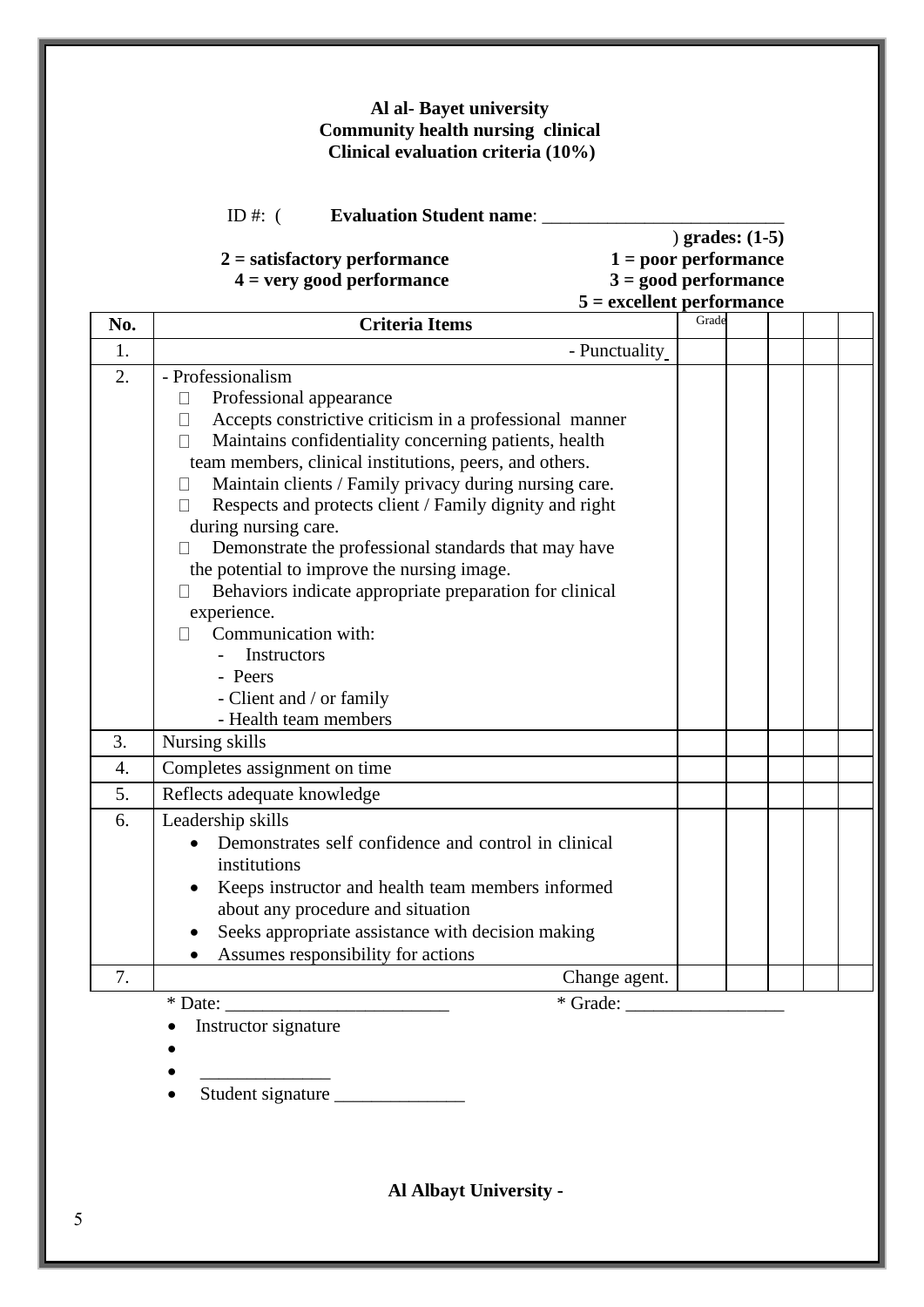### **Faculty of Nursing Clinical Evaluation for Home Visits Community Health Nursing/Clinical (10%)**

### **Student name** Date:

**Instructor Name:**

|                  | <b>Home Visiting Skills</b>                      | $\mathbf{1}$ | $\overline{2}$ | $\overline{\mathbf{3}}$ | $\overline{\mathbf{4}}$ | 5 |
|------------------|--------------------------------------------------|--------------|----------------|-------------------------|-------------------------|---|
| 1.               | Complete the contract before the visit           |              |                |                         |                         |   |
| 2.               | <b>Collect data about the family</b>             |              |                |                         |                         |   |
| 3.               | Set family needs according to priorities         |              |                |                         |                         |   |
| $\overline{4}$ . | Put a clear, specific and attainable             |              |                |                         |                         |   |
| 5.               | Introduces himself, colleagues and teacher<br>in |              |                |                         |                         |   |
| 6.               | Illustrate the purpose from the visit            |              |                |                         |                         |   |
| 7.               | Talks in clear voice using simple sentences      |              |                |                         |                         |   |
| 8.               | Ask questions to elicit understanding            |              |                |                         |                         |   |
| 9.               | <b>Care for all family members</b>               |              |                |                         |                         |   |
| 10.              | Listen actively and show understanding           |              |                |                         |                         |   |
| 11.              | Organize the setting in appropriate way          |              |                |                         |                         |   |
| 12.              | Use the nursing                                  |              |                |                         |                         |   |
|                  | process: Assessment                              |              |                |                         |                         |   |
|                  | <b>Planning</b>                                  |              |                |                         |                         |   |
|                  | Implementat<br>ion                               |              |                |                         |                         |   |
| 13.              | Illustrate the subject in direct way using       |              |                |                         |                         |   |
|                  | appropriate method                               |              |                |                         |                         |   |
| 14.              | Correctly use bag technique considering          |              |                |                         |                         |   |
|                  | infection prevention strategies                  |              |                |                         |                         |   |
| 15.              | Summarize what had been done in each             |              |                |                         |                         |   |
| 16.              | Plan with the family for the next visit          |              |                |                         |                         |   |
| 17.              | <b>Respect peers and instructors</b>             |              |                |                         |                         |   |
|                  | <b>Total</b>                                     |              |                |                         |                         |   |

**Student grade (out of 10)= Total/85 × 10%**

**Instructor Notes:**

**Community Health Nursing/ Clinical Evaluation Form for Education class**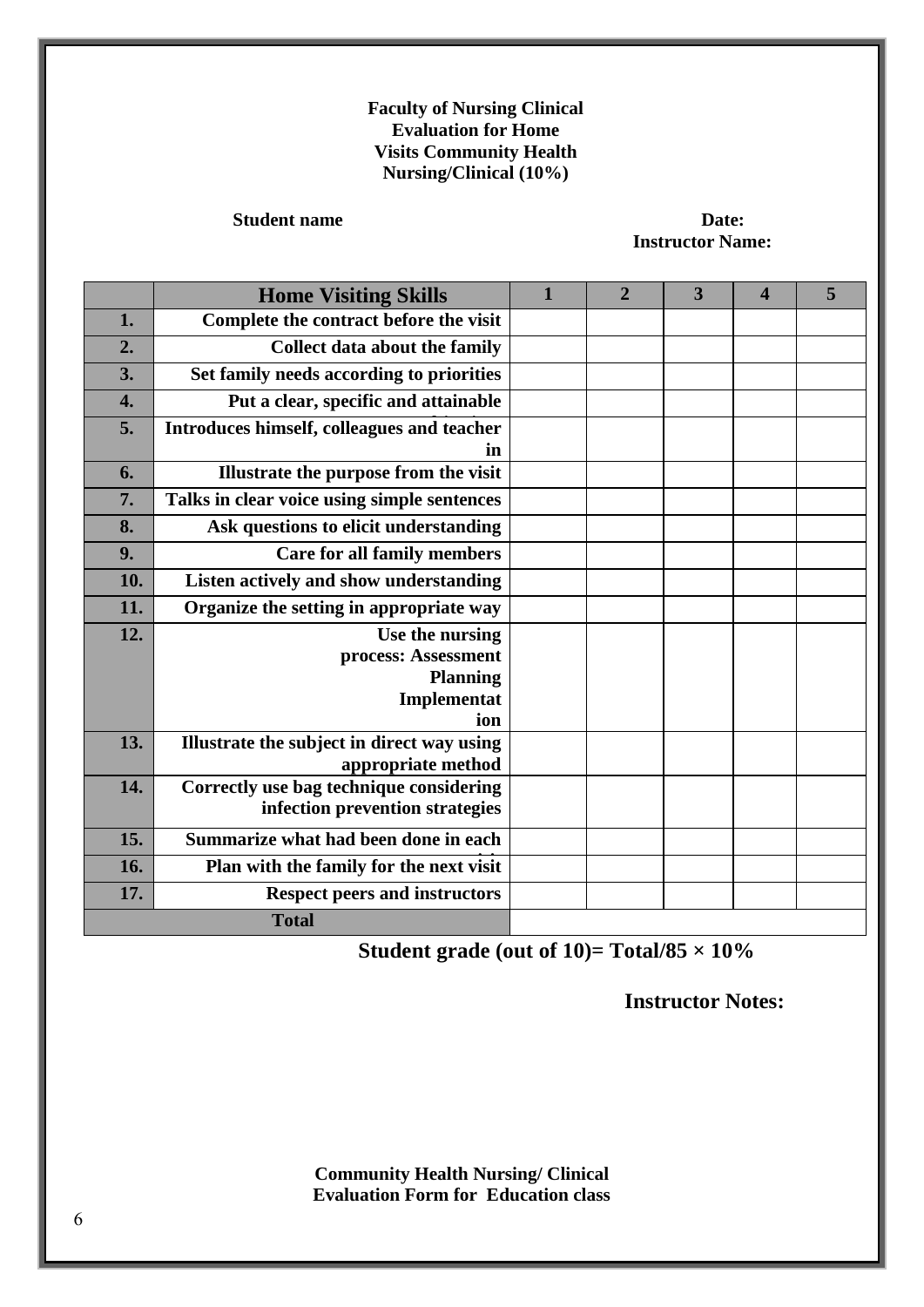**(5%)**

Student Name: Student ID:

Title:

| Items                                                                   | Grade      | Student's<br>Grade |
|-------------------------------------------------------------------------|------------|--------------------|
| Topic<br>Introduction, outline, & objective                             | 0.5        |                    |
| Content (Clear, Organized & understandable)                             | 2.0        |                    |
| Giving actual examples on the application of community<br>Concepts      | 1.5        |                    |
| Presentations                                                           |            |                    |
| Clear voice & correct language                                          | 0.5        |                    |
| Initiate discussion & maintain eye contact                              | 0.5        |                    |
| Control the group                                                       | 0.5        |                    |
| Stress on an important points                                           | 1.0        |                    |
| Use of audiovisual aids appropriately                                   | 0.5        |                    |
| Able to transfer information $&$ clarify ideas                          | 0.1        |                    |
| Punctuality                                                             | 0.5        |                    |
| Conclusion                                                              | 0.5        |                    |
| References $\&$ integration of research finding related to the<br>Topic | 0.5        |                    |
| Planning and preparation for the presentation                           | 0.5        |                    |
| <b>Total</b>                                                            | $10/2 = 5$ |                    |

Comments:

Instructor's signature:……………………………….

Date:……………………………

**Community Health Nursing Clinical**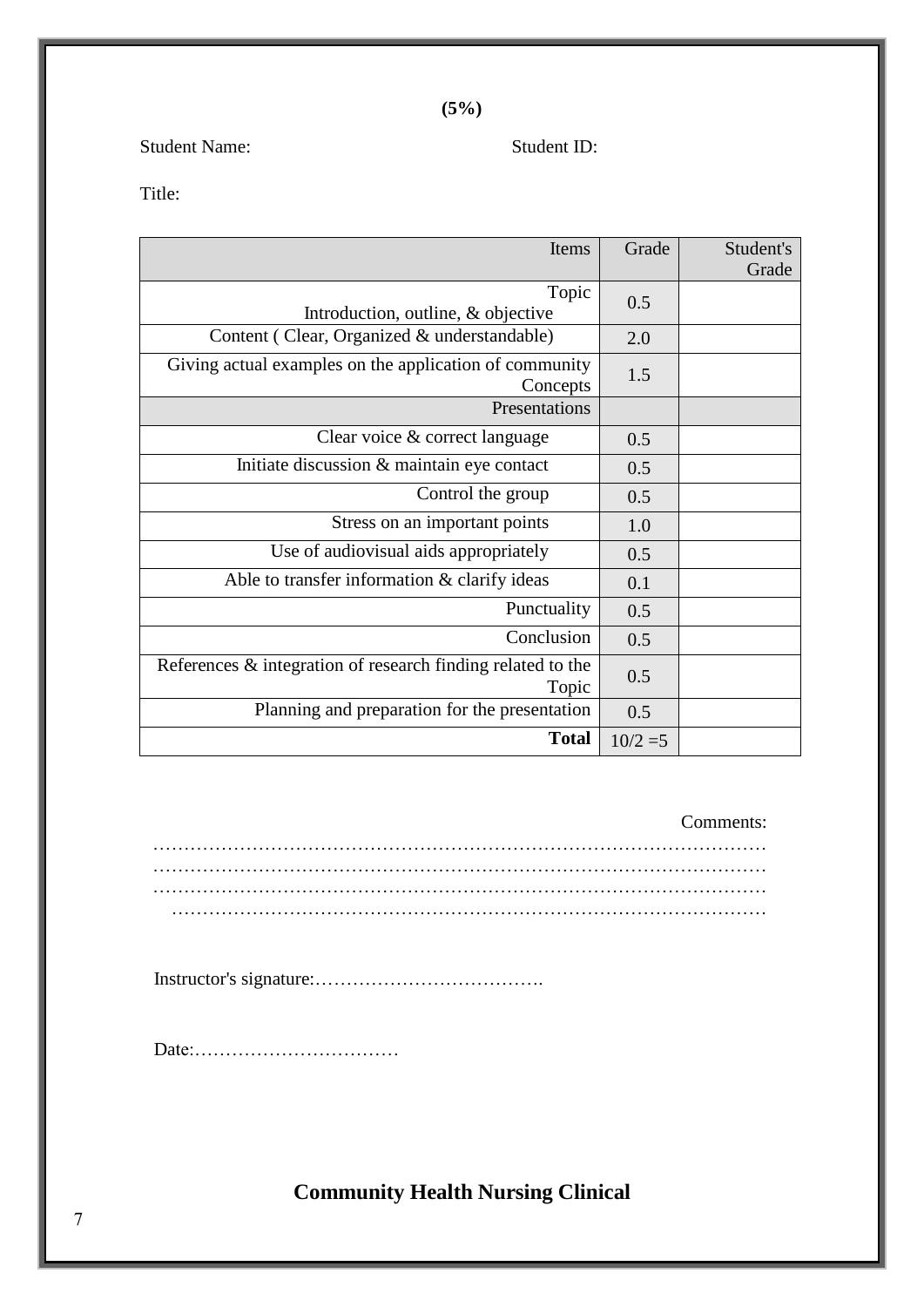### **Evaluation Tool for Schools (5%)**

**Student's Name………………………… student's Number…………………**

| <b>Evaluation Item</b>                                                                                           | <b>Unsatisfied</b><br>$\mathbf{0}$ | Fair<br>1 | Good<br>$\overline{2}$ | V.Good<br>3          | Exce.<br>4 | <b>Comments</b> |
|------------------------------------------------------------------------------------------------------------------|------------------------------------|-----------|------------------------|----------------------|------------|-----------------|
| <b>Punctuality</b> ;                                                                                             |                                    |           |                        |                      |            |                 |
| 1- arrival on time                                                                                               |                                    |           |                        |                      |            |                 |
| 2- Doing assignments on                                                                                          |                                    |           |                        |                      |            |                 |
| time.                                                                                                            |                                    |           |                        |                      |            |                 |
| 3- Professional appearance.                                                                                      |                                    |           |                        |                      |            |                 |
| 4- Case Study (physical, social,<br>mental, psychological).                                                      |                                    |           |                        |                      |            |                 |
| <b>5- Assess components of school</b><br>health.                                                                 |                                    |           |                        |                      |            |                 |
| <b>6- Apply physical assessment to</b><br>the<br>students.                                                       |                                    |           |                        |                      |            |                 |
| 7- Use appropriate physical                                                                                      |                                    |           |                        |                      |            |                 |
| assessment tool.                                                                                                 |                                    |           |                        |                      |            |                 |
| <b>Activities;</b><br>8- Planning (daily<br>objectives)<br>9- Organized                                          |                                    |           |                        |                      |            |                 |
| 10-Satisfaction of                                                                                               |                                    |           |                        |                      |            |                 |
| participants<br>11- Appropriate materials                                                                        |                                    |           |                        |                      |            |                 |
| 12- Effective verbal and non-<br>verbal<br>communication<br>with<br>Peers.<br>client and/or<br>family and Staff. |                                    |           |                        |                      |            |                 |
| 13-Creative thinking.                                                                                            |                                    |           |                        |                      |            |                 |
|                                                                                                                  |                                    |           |                        |                      |            |                 |
| <b>Grade out of 5</b>                                                                                            |                                    |           |                        | Total/52 $\times$ 5% |            |                 |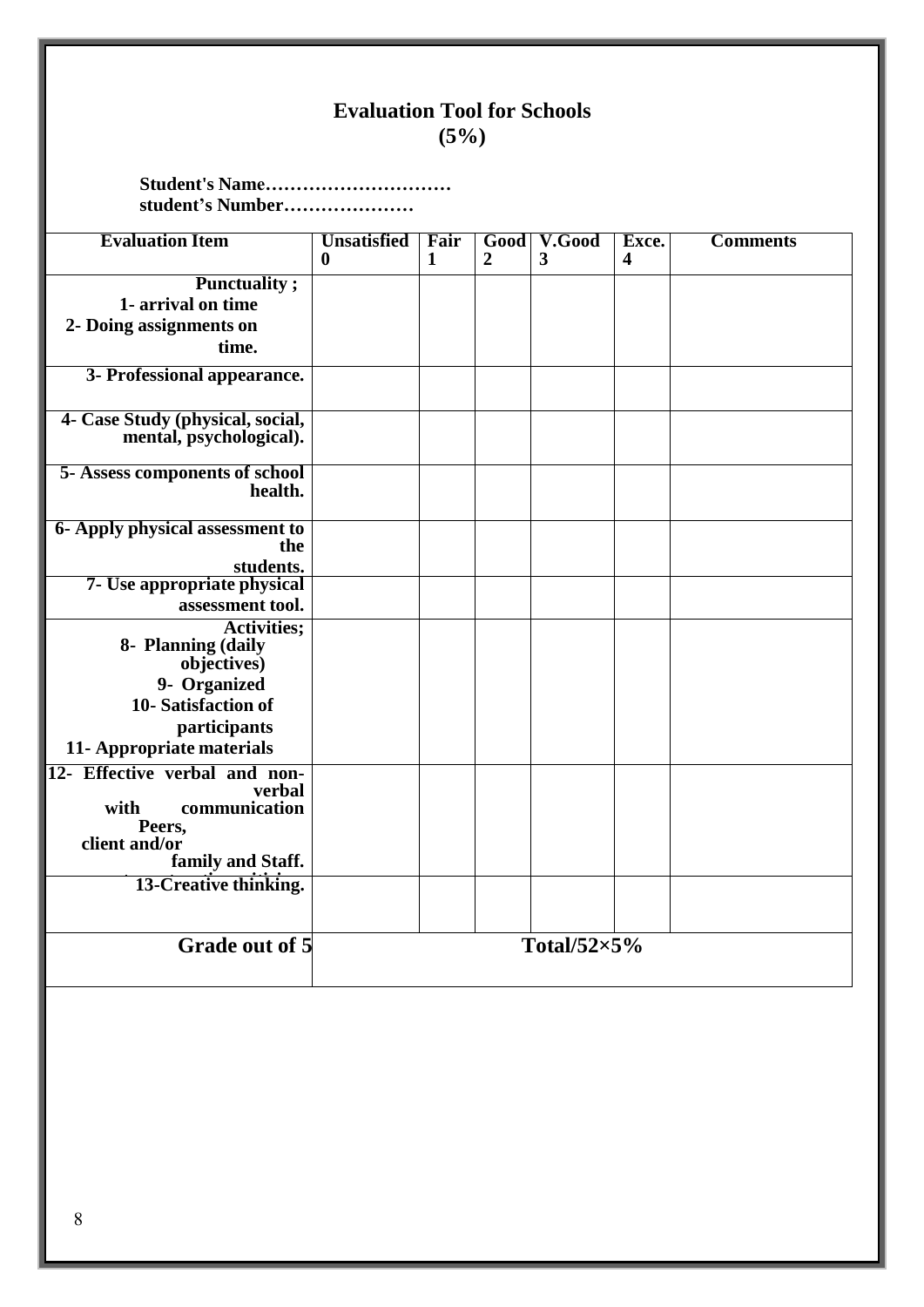## **Daily Community log (5 %)**

| Rational for choosing the target family: |  |
|------------------------------------------|--|
|                                          |  |

……………………………………………………………….

|                               | Reference<br>Grade | <b>Instructor</b><br><b>Comments</b> |
|-------------------------------|--------------------|--------------------------------------|
| Objective of the visit:<br>1. | 2 points           |                                      |
| 2.<br>3.                      |                    |                                      |
| $\boldsymbol{4}$ .            |                    |                                      |
|                               |                    |                                      |
| Assessment                    | 3 points           |                                      |
|                               |                    |                                      |
|                               |                    |                                      |
|                               |                    |                                      |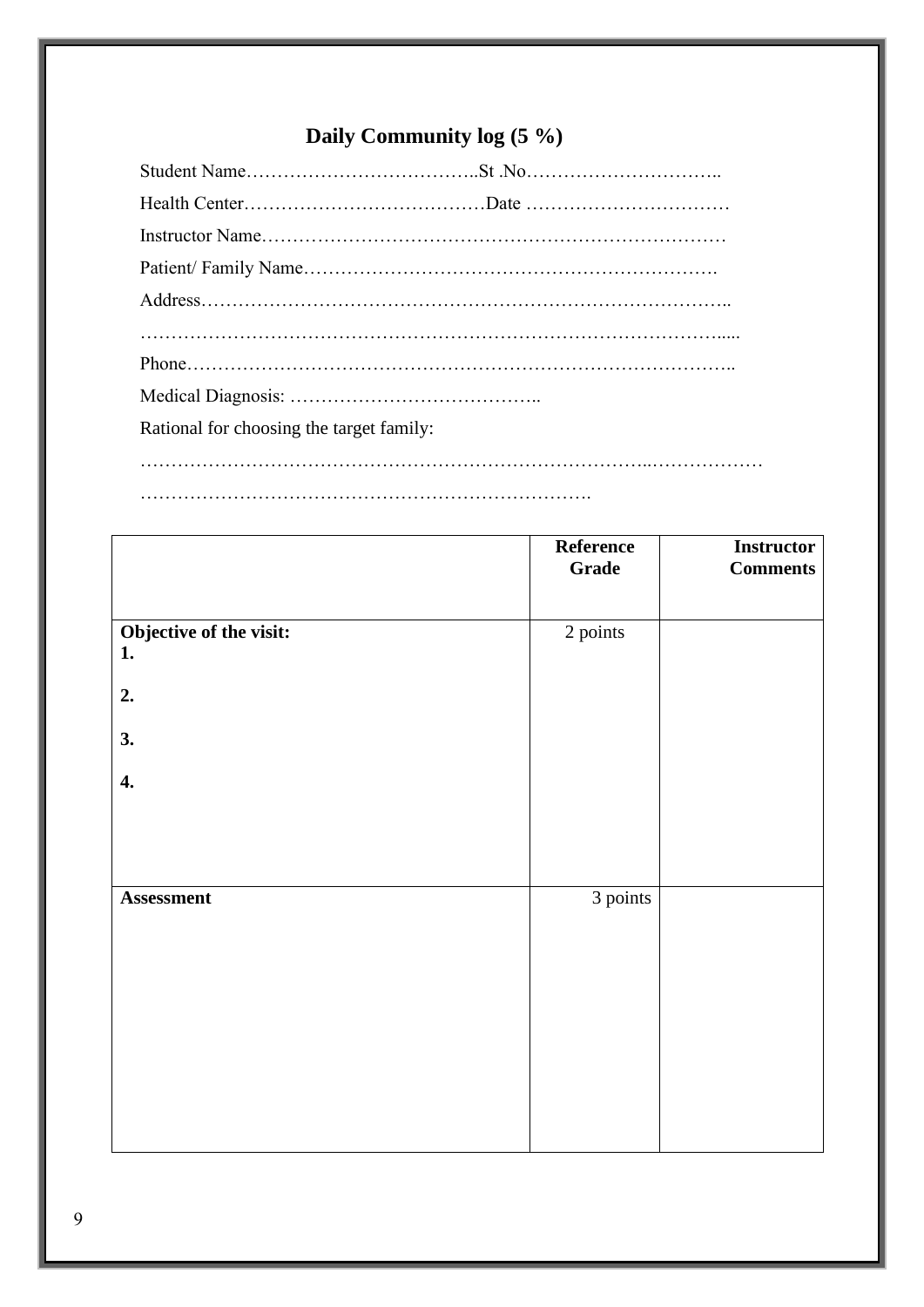| Identified of community based nursing diagnosis | 3 points |  |
|-------------------------------------------------|----------|--|
|                                                 |          |  |
|                                                 |          |  |
|                                                 |          |  |
|                                                 |          |  |
|                                                 |          |  |
|                                                 |          |  |
|                                                 |          |  |
|                                                 |          |  |

|                                                   | 3 points |  |
|---------------------------------------------------|----------|--|
| Activity implemented in each visit                |          |  |
|                                                   |          |  |
|                                                   |          |  |
|                                                   |          |  |
|                                                   |          |  |
|                                                   |          |  |
|                                                   |          |  |
|                                                   |          |  |
|                                                   |          |  |
|                                                   |          |  |
|                                                   |          |  |
|                                                   |          |  |
|                                                   |          |  |
|                                                   |          |  |
|                                                   |          |  |
|                                                   |          |  |
| Evaluation of the activity and the achieved       | 2 points |  |
|                                                   |          |  |
| objectives                                        |          |  |
|                                                   |          |  |
|                                                   |          |  |
|                                                   |          |  |
|                                                   |          |  |
|                                                   |          |  |
|                                                   |          |  |
| Discussion of identified barrier and facilitators | 1 points |  |
|                                                   |          |  |
|                                                   |          |  |
|                                                   |          |  |
|                                                   |          |  |
|                                                   |          |  |
|                                                   |          |  |
|                                                   |          |  |
|                                                   |          |  |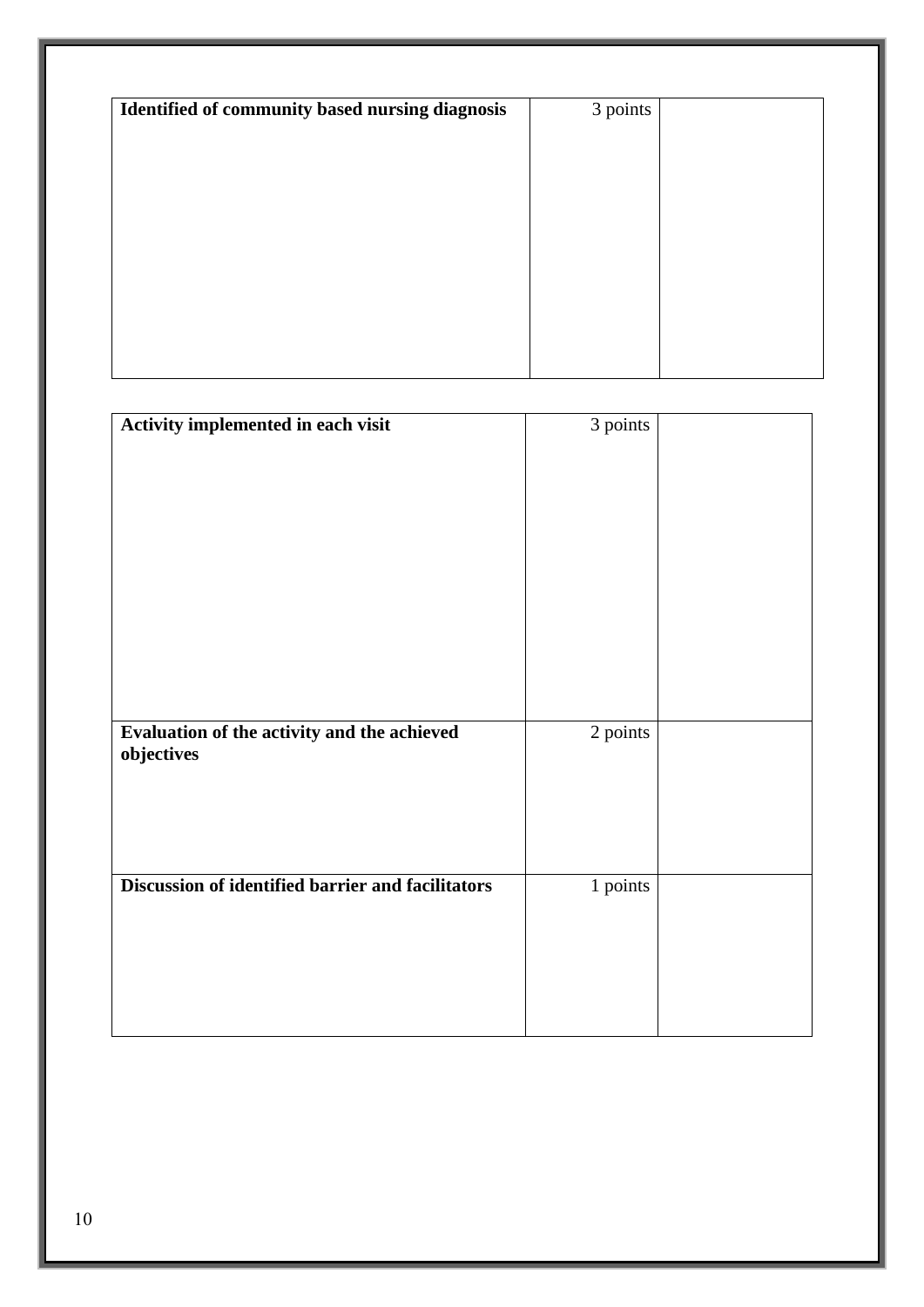|                                     | 1 points |  |
|-------------------------------------|----------|--|
| Amount of time spent in this visit: |          |  |
| Start time                          |          |  |
| End time                            |          |  |
| Total time spent                    |          |  |
| Date and time for next visit        |          |  |
| Day:                                |          |  |
| Time:                               |          |  |
|                                     |          |  |
|                                     |          |  |
| <b>Total Grade</b>                  |          |  |
|                                     |          |  |
|                                     |          |  |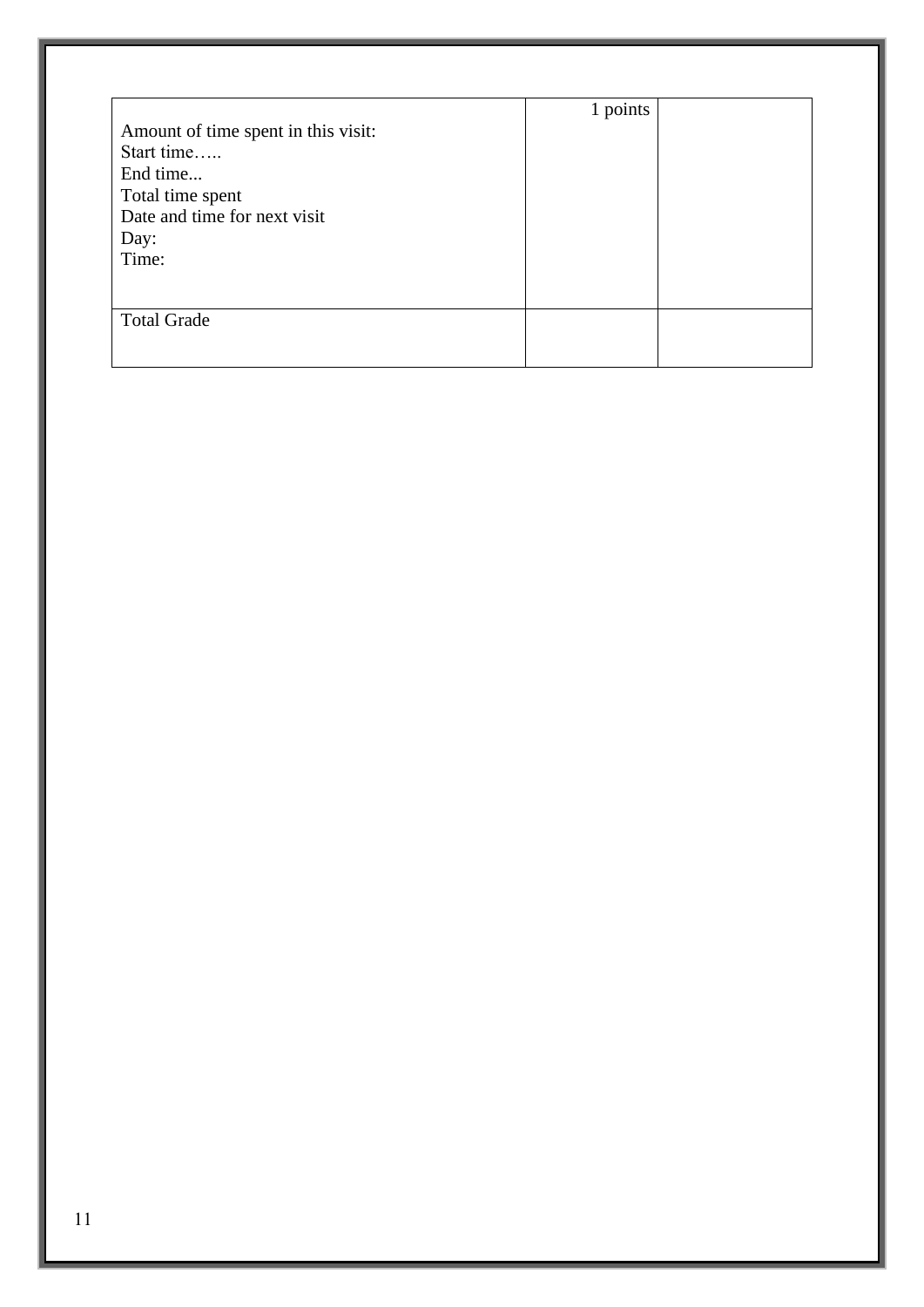### **FAMILY ASSESSMENT (10%)**

Student name:……………….. Instructor Name…………

ID……………………………..

#### **FAMILY ASSESSMENT FORM**

| <b>FAMILY NAME</b> | NAME OF HEAD OF<br><b>FAMILY</b> |  |
|--------------------|----------------------------------|--|
| <b>ADDRESS</b>     |                                  |  |
| DATE               | <b>RELIGION</b>                  |  |

### **Family composition: 1Point**

|                | Name | Gender | Relationship | Date of | Occupation | Education |
|----------------|------|--------|--------------|---------|------------|-----------|
|                |      |        |              | birth   |            |           |
|                |      |        |              |         |            |           |
| ◠              |      |        |              |         |            |           |
| 3              |      |        |              |         |            |           |
| $\overline{4}$ |      |        |              |         |            |           |
| 5              |      |        |              |         |            |           |
| 6              |      |        |              |         |            |           |

1. **a. Family Genogram**. (Use different colors for mapping out the function) Functional charting: -- close / overly close / - - distant / ^^^ conflictual Presence of any readily available conflict between family members (specify) **(0.5 point)**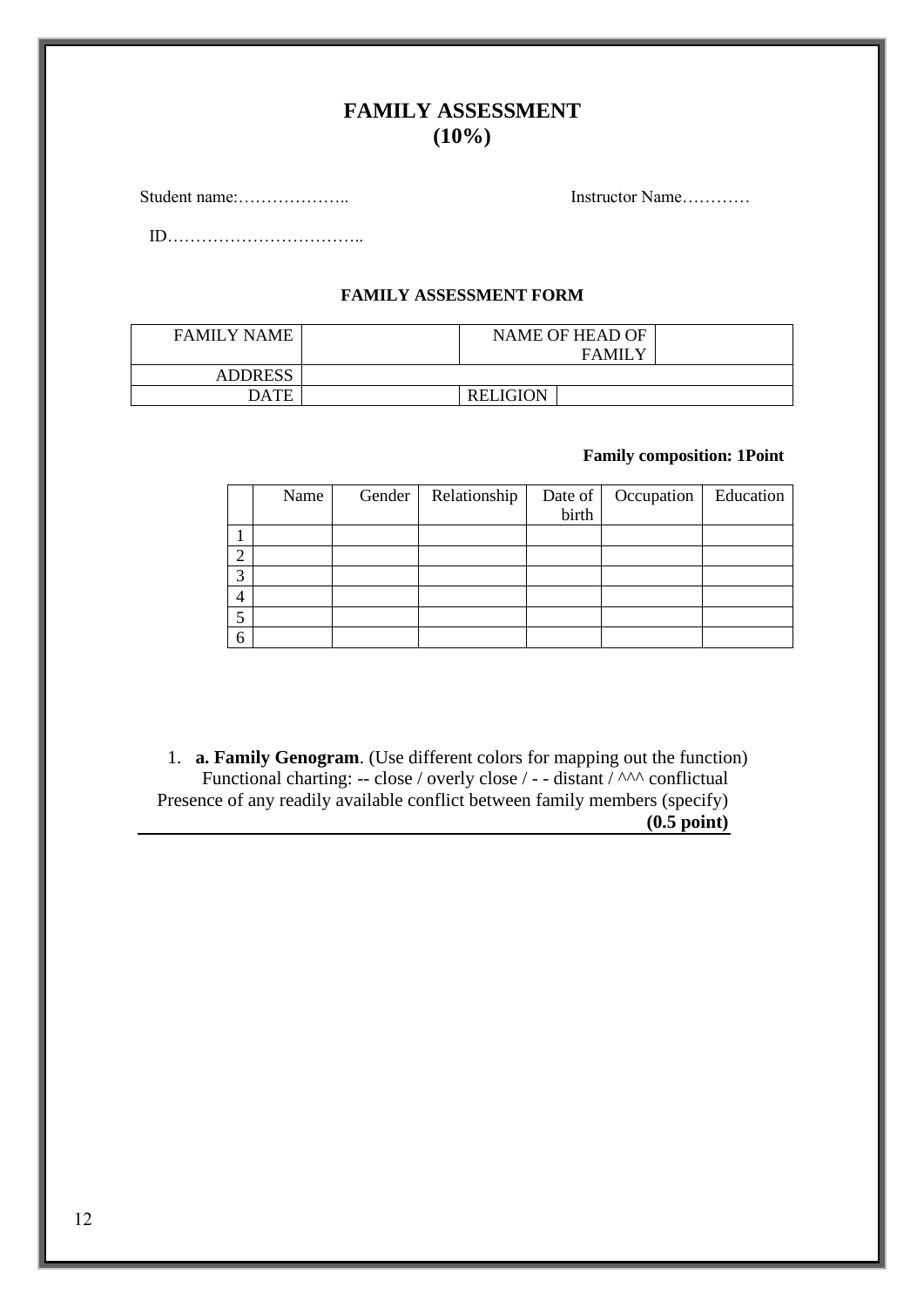### b. **Ecomap**:( **0.5 point)**

### **2. Family structure and function.(0.5 point)**

a). Type of family: b). Life cycle:

What problems does this phase in the life cycle raise for them?

Does the family feel these problems were dealt with satisfactorily?

b). Role & functions Breadwinner/s: Decision maker/s: Caregiver/s:

> **3. Family Lifeline.** Major significant life events (positive and negative; successes and losses) that had impact on the family. Indicate year of occurrence.**(0.5 point)**

| <b>PARAMETER</b><br><b>STRENGTH</b><br>WEAKNESS<br><b>SOCIAL</b><br>[ ] Open intrafamilial lines of<br>[] Lack of intrafamilial lines of<br>communication<br>communication<br>[ ] Absence of animosity/rivalry<br>[ ] Presence of animosity/rivalry<br>[ ] Healthy/supportive<br>[] Unhealthy intrafamilial<br>intrafamilial relationships<br>relationships<br>[ ] Healthy/supportive<br>[] Unhealthy extrafamilial<br>extrafamilial relationships<br>relationships<br>Others:<br>Others:<br>[ ] Presence of some belief/s<br><b>CULTURAL</b><br>[ ] Absence of or very few<br>practices that are unacceptable to<br>beliefs/practices that are<br>unacceptable to our culture or<br>our culture or negatively affect way<br>negatively affect way of living<br>of living (Specify these practices):<br>(e.g. institutionalization of<br>elderly, dependency of married<br>children to parents, value for<br>education, does not advocate<br>family closeness, seeking help<br>Others: | CHUCKHOG VW PUHILD |  |
|----------------------------------------------------------------------------------------------------------------------------------------------------------------------------------------------------------------------------------------------------------------------------------------------------------------------------------------------------------------------------------------------------------------------------------------------------------------------------------------------------------------------------------------------------------------------------------------------------------------------------------------------------------------------------------------------------------------------------------------------------------------------------------------------------------------------------------------------------------------------------------------------------------------------------------------------------------------------------------------|--------------------|--|
|                                                                                                                                                                                                                                                                                                                                                                                                                                                                                                                                                                                                                                                                                                                                                                                                                                                                                                                                                                                        |                    |  |
|                                                                                                                                                                                                                                                                                                                                                                                                                                                                                                                                                                                                                                                                                                                                                                                                                                                                                                                                                                                        |                    |  |
|                                                                                                                                                                                                                                                                                                                                                                                                                                                                                                                                                                                                                                                                                                                                                                                                                                                                                                                                                                                        |                    |  |
|                                                                                                                                                                                                                                                                                                                                                                                                                                                                                                                                                                                                                                                                                                                                                                                                                                                                                                                                                                                        |                    |  |
|                                                                                                                                                                                                                                                                                                                                                                                                                                                                                                                                                                                                                                                                                                                                                                                                                                                                                                                                                                                        |                    |  |
|                                                                                                                                                                                                                                                                                                                                                                                                                                                                                                                                                                                                                                                                                                                                                                                                                                                                                                                                                                                        |                    |  |
|                                                                                                                                                                                                                                                                                                                                                                                                                                                                                                                                                                                                                                                                                                                                                                                                                                                                                                                                                                                        |                    |  |
|                                                                                                                                                                                                                                                                                                                                                                                                                                                                                                                                                                                                                                                                                                                                                                                                                                                                                                                                                                                        |                    |  |
|                                                                                                                                                                                                                                                                                                                                                                                                                                                                                                                                                                                                                                                                                                                                                                                                                                                                                                                                                                                        |                    |  |
|                                                                                                                                                                                                                                                                                                                                                                                                                                                                                                                                                                                                                                                                                                                                                                                                                                                                                                                                                                                        |                    |  |
|                                                                                                                                                                                                                                                                                                                                                                                                                                                                                                                                                                                                                                                                                                                                                                                                                                                                                                                                                                                        |                    |  |
|                                                                                                                                                                                                                                                                                                                                                                                                                                                                                                                                                                                                                                                                                                                                                                                                                                                                                                                                                                                        |                    |  |
|                                                                                                                                                                                                                                                                                                                                                                                                                                                                                                                                                                                                                                                                                                                                                                                                                                                                                                                                                                                        |                    |  |
|                                                                                                                                                                                                                                                                                                                                                                                                                                                                                                                                                                                                                                                                                                                                                                                                                                                                                                                                                                                        |                    |  |
|                                                                                                                                                                                                                                                                                                                                                                                                                                                                                                                                                                                                                                                                                                                                                                                                                                                                                                                                                                                        |                    |  |
|                                                                                                                                                                                                                                                                                                                                                                                                                                                                                                                                                                                                                                                                                                                                                                                                                                                                                                                                                                                        |                    |  |
|                                                                                                                                                                                                                                                                                                                                                                                                                                                                                                                                                                                                                                                                                                                                                                                                                                                                                                                                                                                        |                    |  |
|                                                                                                                                                                                                                                                                                                                                                                                                                                                                                                                                                                                                                                                                                                                                                                                                                                                                                                                                                                                        |                    |  |

**4. SCREEM.** Briefly specify/explain other items not included or described in the checklist**.(0.5 points)**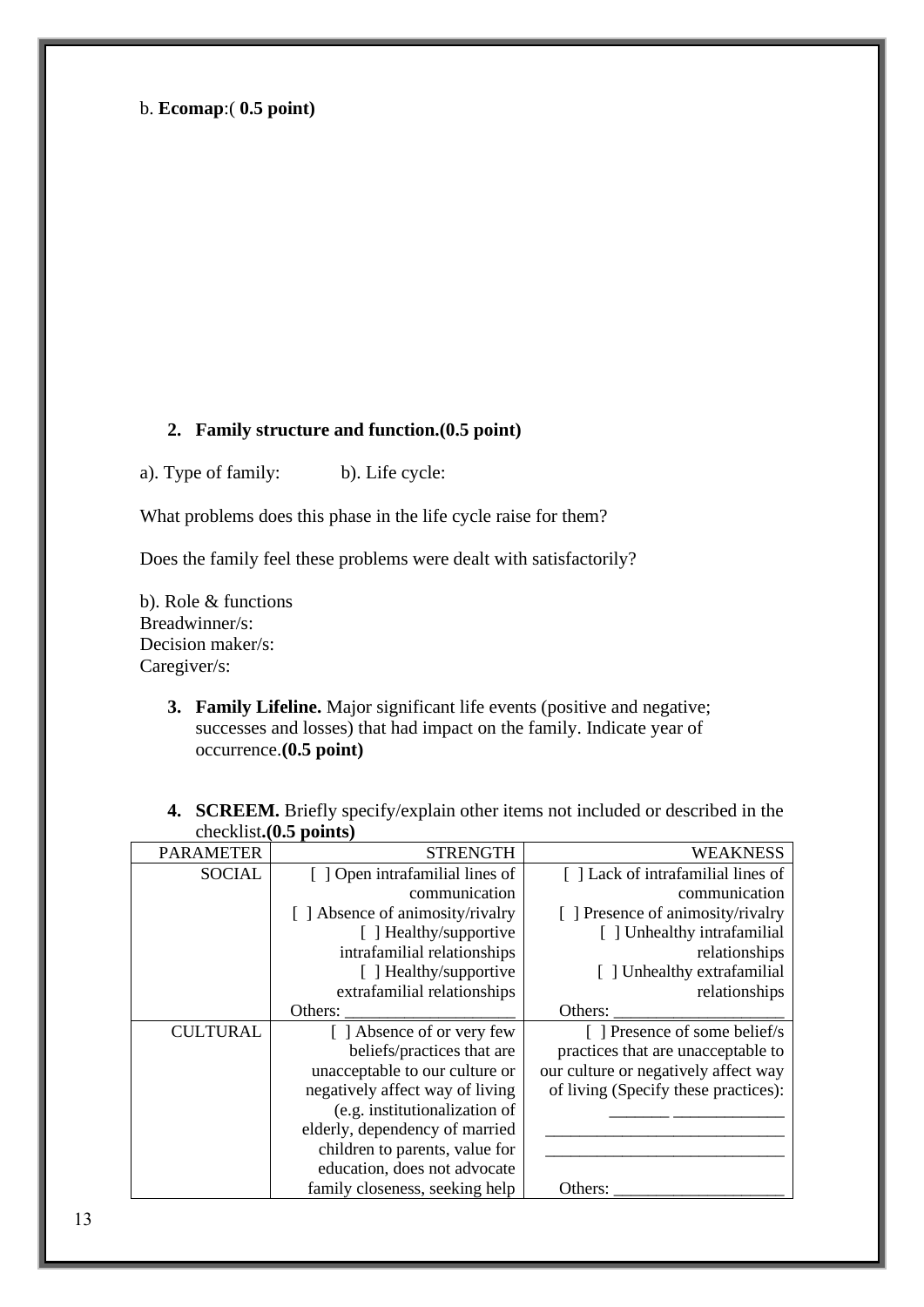|                                       | from traditional healers, etc.)   |                    |
|---------------------------------------|-----------------------------------|--------------------|
|                                       | Others:                           |                    |
| [ ] Spirituality is negatively or not | [ ] Spirituality is positively    | <b>RELIGIOUS</b>   |
| at all influencing way of life        | influencing way of life           |                    |
| [] Not practicing one's faith         | [ ] Practicing one's faith,       |                    |
| Others:                               | enduring because of his faith     |                    |
|                                       | Others: goes to mass once a       |                    |
|                                       | month                             |                    |
| [] Level of education is a hindrance  | [] Level of education is not a    | <b>EDUCATIONAL</b> |
| to achievement, livelihood, success   | hindrance to achievement,         |                    |
| [] Level of education hinders         | livelihood, success               |                    |
| comprehension of most challenging     | [] Level of education facilitates |                    |
| circumstances                         | comprehension of most             |                    |
| Others: _finishing grade 6 is a       | challenging circumstances         |                    |
| hindrance to her                      |                                   |                    |
| livelihood.                           |                                   |                    |
| [ ] Inability to allocate funds       | [ ] Ability to allocate funds     | <b>ECONOMIC</b>    |
| appropriately                         | appropriately                     |                    |
| [ ] Inability to make ends meet most  | [ ] Ability to make ends meet     |                    |
| of the time                           | most of the time                  |                    |
| Others:                               | Others:                           |                    |
| [ ] Poor compliance with medical      | [ ] Good compliance with          | <b>MEDICAL</b>     |
| management                            | medical management                |                    |
| [ ] Inappropriate medical             | [ ] Timely and appropriate        |                    |
| consultation                          | medical consultation              |                    |
| [ ] Not aware/does not practice       | [ ] Aware and practices wellness  |                    |
| wellness and environmental            | and environmental sanitation      |                    |
| sanitation                            | Others:                           |                    |
| Others:                               |                                   |                    |

What national / community resources has the family used?

What are the primary concerns of the family with their immediate environment?

What are the positive and negative points of the community where the family resides?**0.5 point**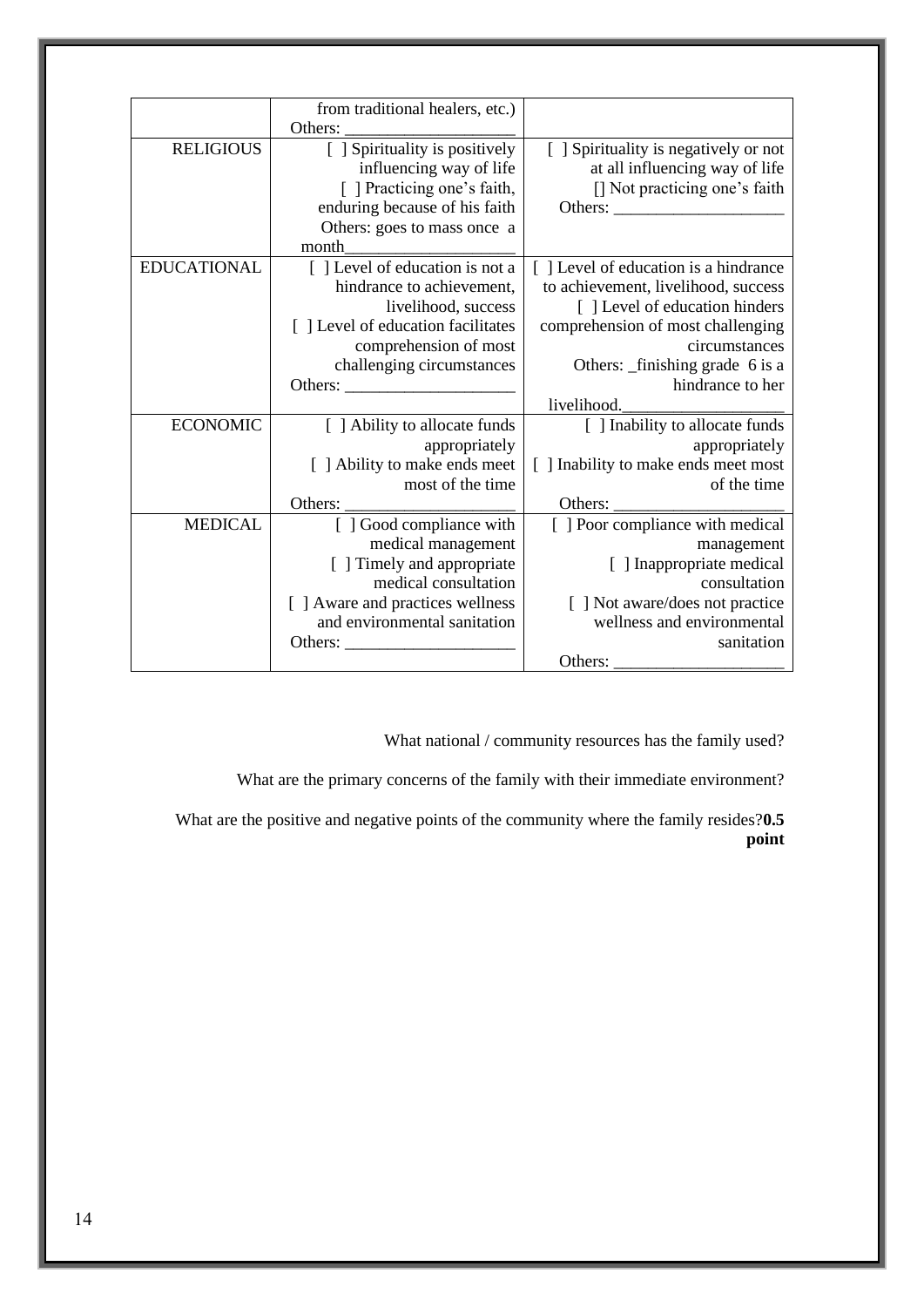| <b>Positive points</b> | <b>Negative points</b> |
|------------------------|------------------------|
|                        |                        |
|                        |                        |
|                        |                        |
|                        |                        |
|                        |                        |
|                        |                        |
|                        |                        |

### **5. Family Health Care Plan( 1 points)**

| <b>Types of Care</b> | <b>Family member</b> | Problem | <b>Recommendations</b> |
|----------------------|----------------------|---------|------------------------|
| <b>WELLNESS</b>      |                      |         |                        |
|                      |                      |         |                        |
| <b>MEDICAL</b>       |                      |         |                        |
|                      |                      |         |                        |
|                      |                      |         |                        |
| <b>PSYCHOSOCIAL</b>  |                      |         |                        |
|                      |                      |         |                        |

\*Based on the data collected in this form, write the nursing care plan for the family **5 points**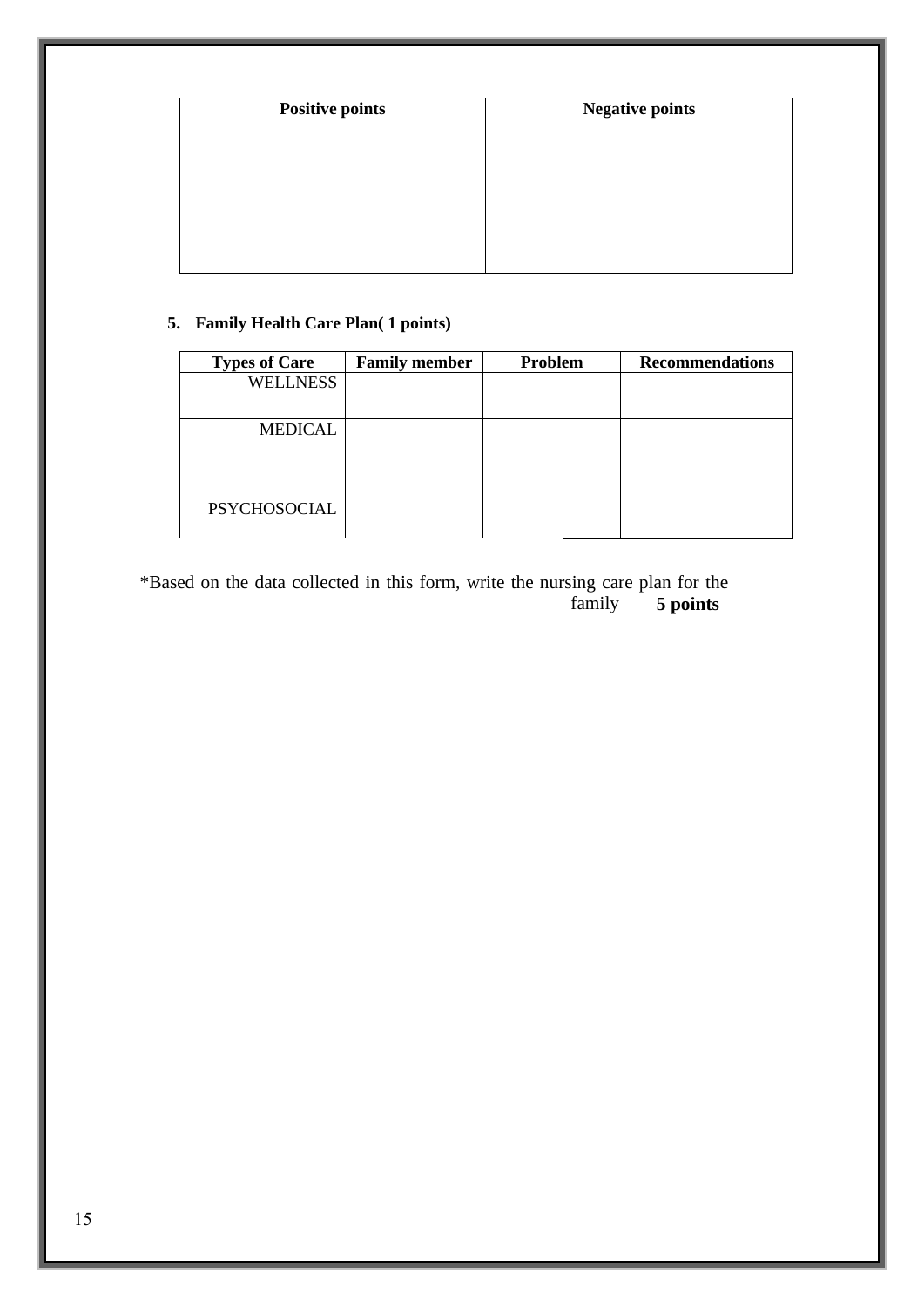### **Evaluation Criteria for the writing part of CHN project (10%) CHN (Nur. 1001471)**

**Student's Name: \_\_\_\_\_\_\_\_\_\_\_\_\_\_\_\_\_\_\_\_\_\_ I.Ds\_\_\_\_\_\_\_\_\_\_\_\_\_\_\_\_\_\_**

**Title of Project: \_\_\_\_\_\_\_\_\_\_\_\_\_\_\_\_\_\_\_\_\_\_\_\_\_\_\_\_\_\_\_\_\_\_\_\_\_\_\_\_\_\_\_\_\_\_\_\_**

| I t e m s                                                           | $\mathbf{1}$ | $\overline{2}$ | 3 | $\overline{\mathbf{4}}$ | 5 | <b>Total</b> |
|---------------------------------------------------------------------|--------------|----------------|---|-------------------------|---|--------------|
|                                                                     |              |                |   |                         |   | pts.         |
| Table of content<br>$\bullet$                                       |              |                |   |                         |   |              |
| Introduction/purpose<br>$\bullet$                                   |              |                |   |                         |   |              |
| Eligible<br>handwriting<br>/Typing                                  |              |                |   |                         |   |              |
| Organization of<br>presented material                               |              |                |   |                         |   |              |
| Tables / illustrations                                              |              |                |   |                         |   |              |
| Citation of reference<br>$\bullet$                                  |              |                |   |                         |   |              |
| Accurate/complete/<br>$\bullet$<br>clear/information/<br>discussion |              |                |   |                         |   |              |
| Recommendations<br>$\bullet$                                        |              |                |   |                         |   |              |
| Summary /conclusion<br>$\bullet$                                    |              |                |   |                         |   |              |
| Bibliography                                                        |              |                |   |                         |   |              |

Total pts. = \_\_\_\_\_\_\_\_\_\_\_\_\_\_\_\_

Grade =  $\frac{10 \text{ X total of pts.}}{}$  **50** 

- 
- **Scale:**
- $1 =$ Poor
- $2 =$  Satisfactory
- $3 = Good$
- $4 = V. good$
- $5 =$ Excellent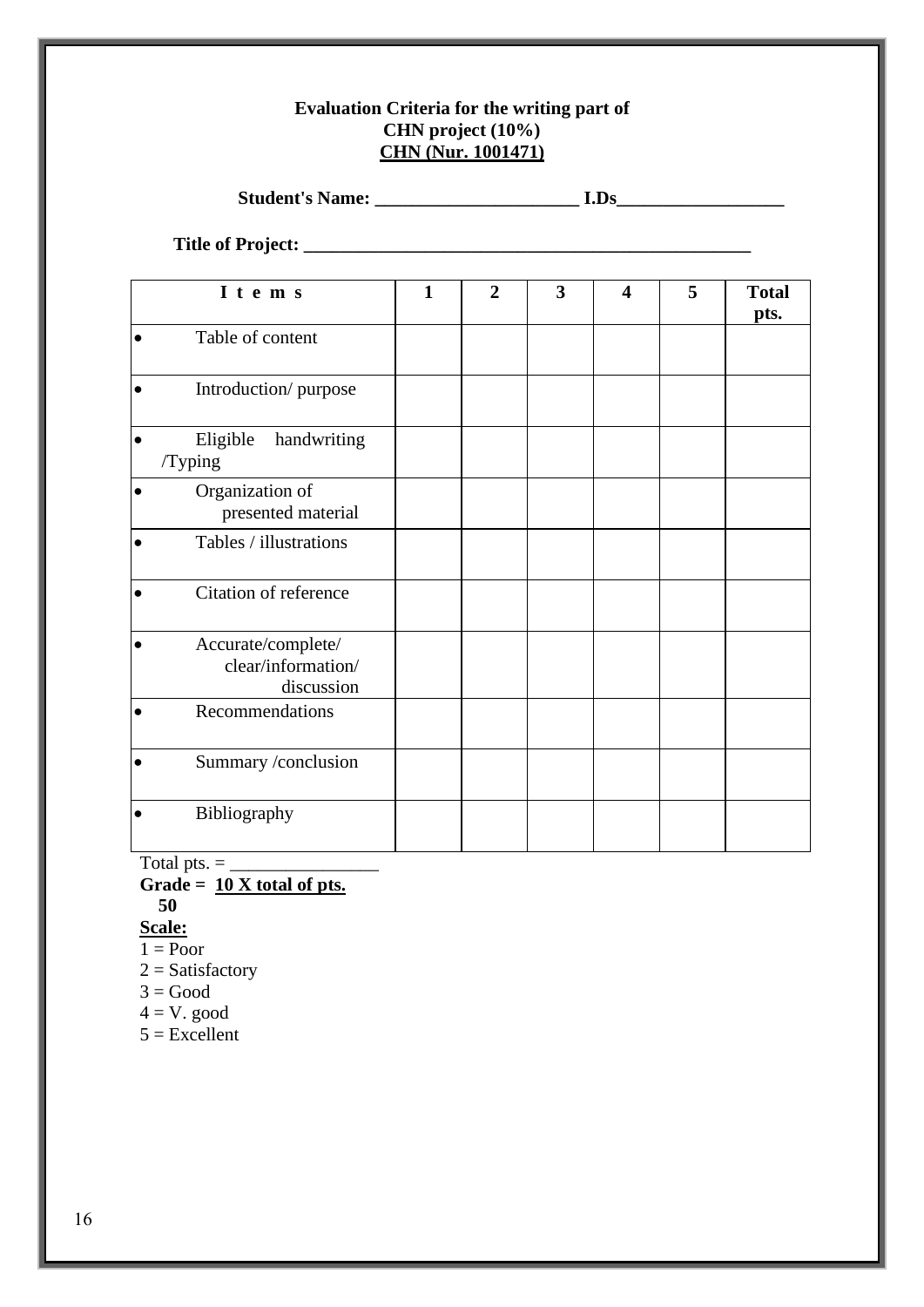### **Evaluation Criteria for Oral presentation of CHN project (10%) CHN (Nur. 1001471)**

| <b>Target Population</b>                              |              |                |                         |                         |   |                      |  |  |  |
|-------------------------------------------------------|--------------|----------------|-------------------------|-------------------------|---|----------------------|--|--|--|
| I t e m s                                             | $\mathbf{1}$ | $\overline{2}$ | $\overline{\mathbf{3}}$ | $\overline{\mathbf{4}}$ | 5 | <b>Total</b><br>pts. |  |  |  |
| Introduction                                          |              |                |                         |                         |   |                      |  |  |  |
| Significance of the<br>$\bullet$<br>Project           |              |                |                         |                         |   |                      |  |  |  |
| $\bullet$<br>Organization                             |              |                |                         |                         |   |                      |  |  |  |
| Self Confidence                                       |              |                |                         |                         |   |                      |  |  |  |
| $\bullet$<br>Clarity of speech (level<br>of audience) |              |                |                         |                         |   |                      |  |  |  |
| Using illustrations /<br>$\bullet$<br>Audiovisuals    |              |                |                         |                         |   |                      |  |  |  |
| Control of<br>Discussion                              |              |                |                         |                         |   |                      |  |  |  |
| $\bullet$<br>Results / findings                       |              |                |                         |                         |   |                      |  |  |  |
| Recommendations for<br>$\bullet$<br>Implementations   |              |                |                         |                         |   |                      |  |  |  |
| Giving appropriate<br>$\bullet$<br>Feedback           |              |                |                         |                         |   |                      |  |  |  |

Total pts. = \_\_\_\_\_\_\_\_\_\_\_\_\_\_\_\_

**Grade = 15 X total of pts. 50 Scale:**  $1 =$ Poor  $2 =$ Satisfactory  $3 = Good$ 

 $4 = V. good$ 

 $5 =$ Excellent